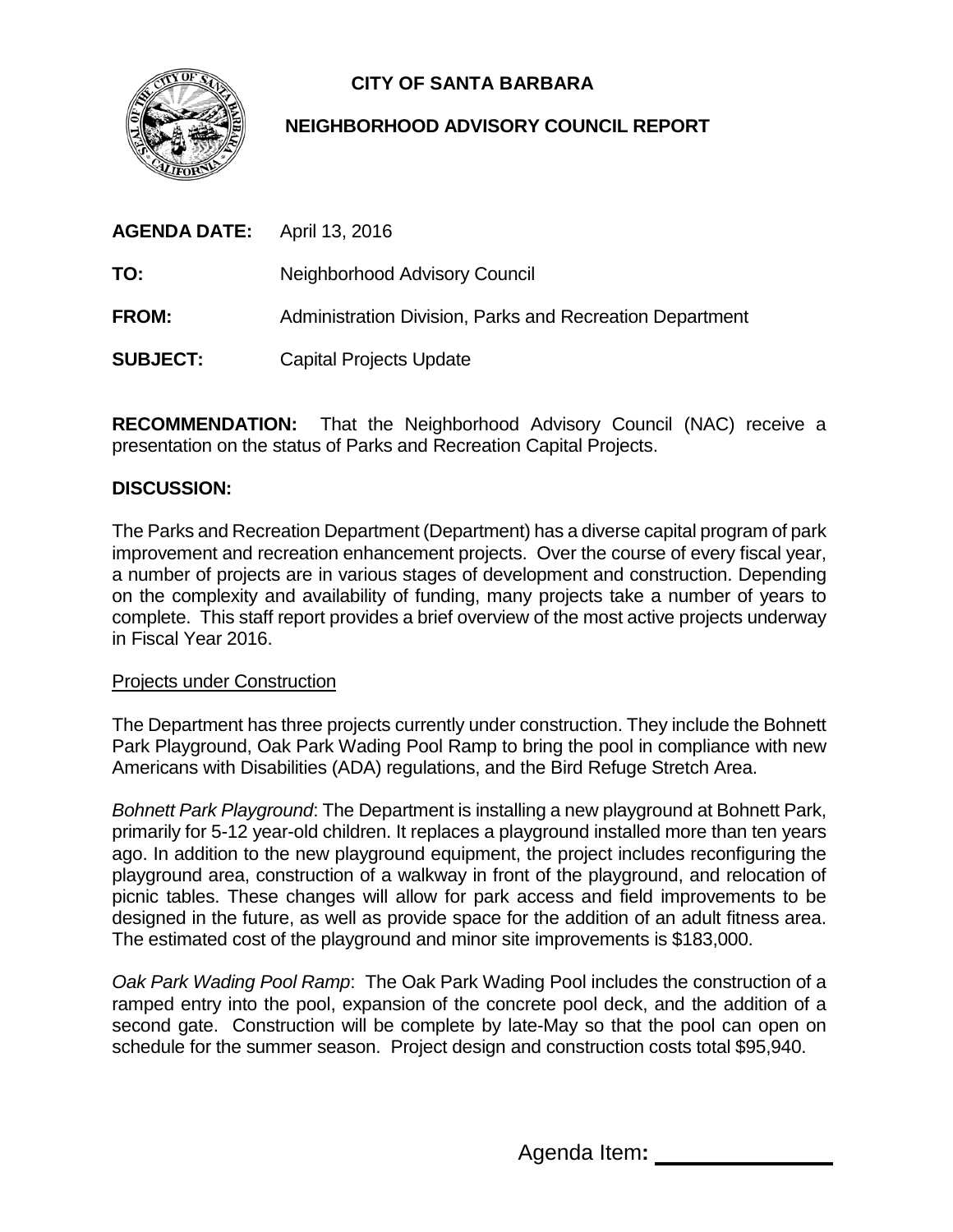*Bird Refuge Stretch Area*: The Parks and Recreation Commission reviewed and made findings for the Bird Refuge Stretch Area in December 2014. Over the course of 2015, the Department completed project design and Historic Landmarks Commission review, and secured project permits. The project includes three pieces of equipment, including a stretching bar, hip flex unit, and an air walker. The project required compliance with ADA standards for access to the equipment as well as an ADA compliance parking stall. Project construction costs are \$51,210. Project funds include a private donation of \$10,000, \$10,000 in PARC Park Improvement funds, and \$31,210 in City General Funds. It is anticipated that the project will be complete in June.

#### Projects in Design Development

The Department has eight projects in various stages of design development. Since the NAC is familiar with the Cabrillo Ball Park Renovation, this report outlines the work efforts under way for the Municipal Tennis Center Playground and Site Improvements, Cabrillo Pavilion and Bathhouse Renovation, Kids World Renovation, Parks and Recreation Facility Sign Replacement Program, walkway improvements at Chase Palm Park, renovation of the Chase Palm Park restroom, and new bike racks at Los Baños.

*Municipal Tennis Center Playground and Pedestrian Safety Improvements*: The project includes a new playground, access improvements, and safety upgrades, including a new crosswalk along Old Coast Highway. The project is expected to cost \$677,169. There is \$60,000 of General Funds allocated for project design, \$42,000 of General Funds allocated for ADA improvements around the Municipal Tennis Center, and \$53,000 from the Woods-Claeyssens Foundation for new playground equipment. City Council recently recommended \$126,000 of Community Development Block Grant funds to be used on the pedestrian safety improvements at Old Coast Highway. Additional General Fund money and grant funds will be needed to complete the project. However, ADA improvements along the western portion of the parcel are expected to begin construction this summer.

*Cabrillo Pavilion and Bathhouse Renovation*: This project includes complete renovation of the facility's mechanical, electrical, plumbing, and communication systems, and associated structural and seismic, fire protection upgrades. Exterior building improvements will achieve accessibility standards; restore the beach level promenade; renovate exterior building modifications; repair the building façade; and renovate site landscaping, outdoor showers, and the covered walkway adjacent to the playground. For the Bathhouse floor, interior renovations will address the lobby, shower/locker facility, and restaurant concession area as well as new multi-purpose rooms and a small tenant space. Improvements for the Pavilion floor will redesign the lobby to create one large room; renovate the main special event room and restrooms; install a modern prep kitchen; and renovate the enclosed terrace. An elevator will connect the two floors. It is anticipated that the total project cost will be \$13 million. The project is partially funded with \$9,117,026 in former Redevelopment Agency (RDA) bond proceeds. Over the next year, the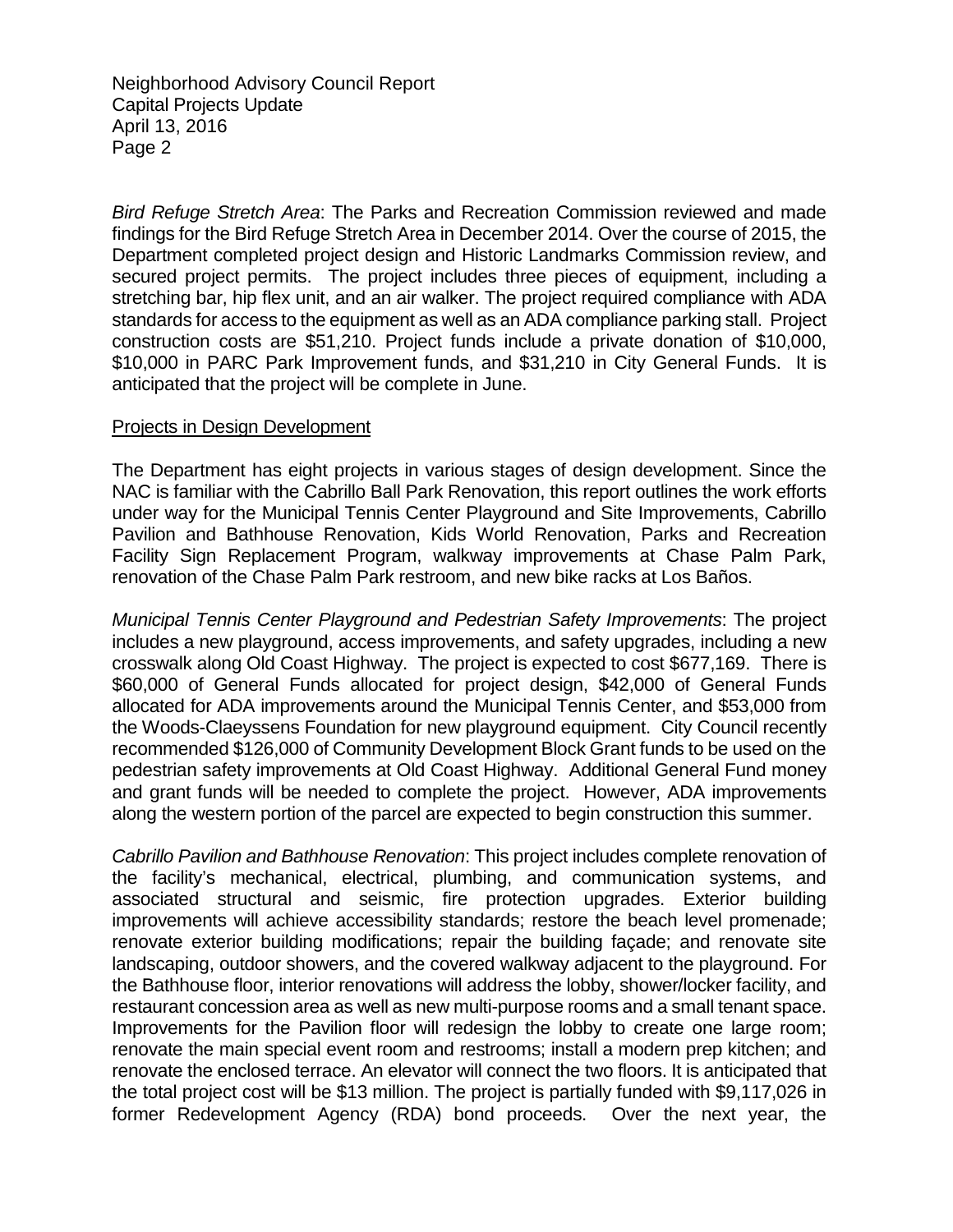Department will be seeking community and grant funds to provide the additional funding needed for project construction.

*Kids World Renovation*: The Department recently contracted with Van Sande Structural Consultants to complete the engineering design drawings for Kids World Renovation. The project includes structural upgrades to the playground structure, replacement of play components, and playground safety and accessibility improvements. The Department has \$509,000 in capital funds to complete the project.

*Parks and Recreation Facility Sign Replacement Program*: Signage design and fabrication standards for all City parks and recreation facilities are being adopted to efficiently update, remove, or replace all signs. Signs are the primary tool used to communicate the name of the park, intended use and prohibitions and hours of operation, as well as provide educational opportunities. The Parks and Recreation Department (Department) has long needed a sign program that sets design standards and establishes a system for sign removal and replacement.

*Chase Palm Park Walkway Improvements*: Walkway improvements for Chase Palm Park will address safety concerns for pedestrians that walk along Cabrillo Boulevard between the roadway and the park. Extension of the park's walkways will encourage pedestrians to either walk in the park or cross the street to the sidewalk on the south side of Cabrillo Boulevard. It is anticipated that the project will receive Historic Landmarks Commission review in late-April. The Department has \$128,000 in capital funds to complete the project.

*Chase Palm Park Restroom Renovation*: Similar to other restroom renovation projects, the primary focus of this project is to upgrade the interior of the restroom located on the beach side of Chase Palm Park. The Department will also be completing some exterior improvements, including fencing and gates, to address public safety concerns and discourage overnight camping and extended use of the park area around the restroom. The Historic Landmarks Commission recently approved the design of the exterior improvements. The Department has \$155,000 in capital funds to complete the project.

*Los Baños Bike Racks*: The Department is completing plans to install new bike racks and landscaping in front of Los Baños to support the many swimmers that use bicycle transportation to the facility. The project design was recently approved by the Historic Landmarks Commission. The project will be funded through a donation from the Friends of Los Baños.

#### Other Projects in Concept Planning

The Department has five other projects that are currently in concept planning. They include the development of a fenced off leash dog area at MacKenzie Park, renovation design plans for the Louise Lowry Davis Center, renovation plans for the Thousand Steps Beach Access, site improvements for Franceschi Park, and Parkway and Median Landscape